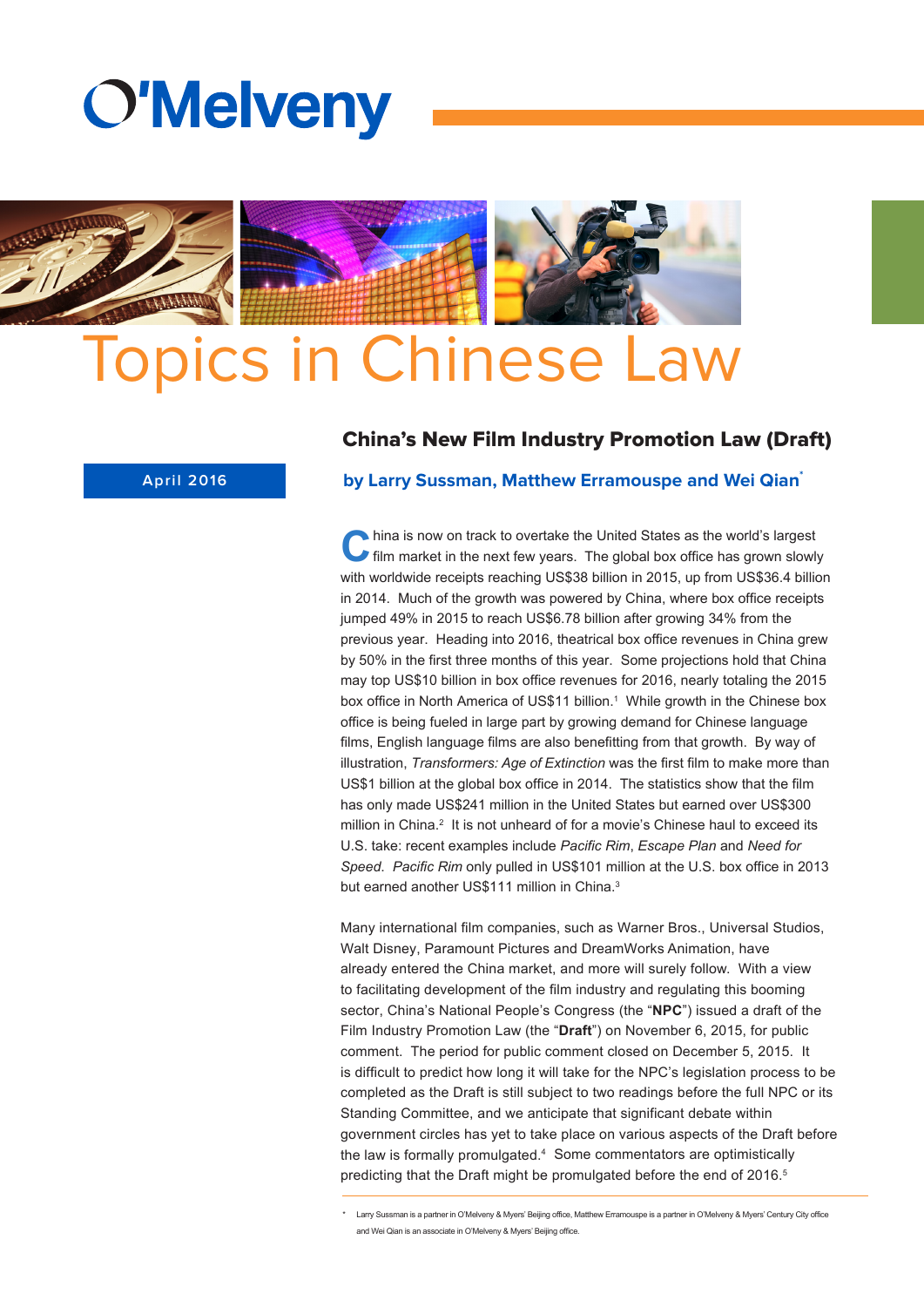Comprising 58 clauses spread over six chapters, the Draft sets forth detailed provisions on the development, production, distribution and screening of films as well as supportive and preferential policies in the film industry. It is known as the "first" law in the Chinese film industry. This Article examines the key features of the Draft and highlights its potential impact on making films in China, especially for foreign companies intending to explore and navigate the film businesses in China.

# **I. Film Production**

#### **(1) Lower Market Barriers for Film Production**

The Draft reduces the market access barriers for film production in China. It abolishes the one-time "Film Production License (Single Film)" ("**SFL**") granted on a film-by-film basis. Currently, a Chinese studio has to apply first for the SFL, and, after producing at least two films permitted for public release, it is then qualified to apply for the "Film Production License" ("**FPL**"), which allows it to produce films on a continuous basis. Under the Draft, a Chinese studio can directly apply for the FPL without meeting those pre-conditions.

Further, the Draft no longer requires Chinese studios to have a sponsoring unit and an administrative agency that have been recognized by the State Administration of Press, Publication, Radio, Film and Television ("**SARFT**"). Chinese enterprises and other organizations with "appropriate personnel, funds and other conditions" are allowed to engage in the film production activities with government approval.

The Draft also delegates the authority of granting the FPL from SARFT to its provincial counterparts (the "**Local Film Authority**"). The approval time for the FPL is shortened to 20 days.

The changes discussed above regarding FPL approval could make such licenses no longer a scarce resource and could result in more film studios appearing in China. But this result might not affect the number of qualified Sino-foreign co-productions because Chinese studios holding either a SFL or FPL can take part in the coproduction and be the local partner of the foreign producer.

## **(2) Impact on Foreign Producers**

The Draft does not reflect a substantive change on the current regulatory regime affecting foreign producers. Under the Draft, foreigner entities are still prevented from independently producing films in China. Chinese entities may cooperate with overseas entities to produce films upon approval of SARFT, provided that such Chinese entities have experience producing films permitted for public screening. But Chinese entities are explicitly prohibited from cooperating with foreign entities that have engaged in activities damaging China's honor and interests, endangering China's social stability or harming China's national sentiments.

#### **(3) Impact on Sino-Foreign Co-Productions**

Clause 17 of the Draft provides that a Sino-foreign coproduced film whose copyright is owned by a Chinese entity enjoys the same treatment as a domestic film. Domestic treatment for Sino-foreign co-productions is not something totally new. Current SARFT rules treat qualified co-productions as domestically produced films<sup>6</sup> but do not require the Chinese entity to hold the film's copyright. However, Clause 17 of the Draft does not specify whether sole ownership of the copyright by the Chinese entity is required or whether joint copyright ownership with the foreign entity is permitted. It is a widespread practice for the foreign and Chinese parties to share copyright.<sup>7</sup> If the Draft is interpreted to permit joint ownership, then the Draft simply repeats the existing rules with some clarification and increases the authority of the rules by raising them to the level of statute. However, if the Draft is interpreted to require sole copyright ownership by the Chinese entity, then the Draft will set forth a stricter requirement than the existing regime and will hinder the development of Sino-foreign co-productions, which are, by far, the most popular mode for investment by foreign producers in China. We think the legislative intent of the Draft permits joint ownership of copyright. The predecessor to Clause 17 of the Draft, contained in an earlier version of the *Film Industry Promotion Law* issued in 2011, was once followed by a sentence regarding the circumstance where the Chinese party does not enjoy any copyright interest.<sup>8</sup> It seems the legislative focus is whether the Chinese party "has" or "doesn't have" a copyright interest instead of "joint ownership" versus "sole ownership."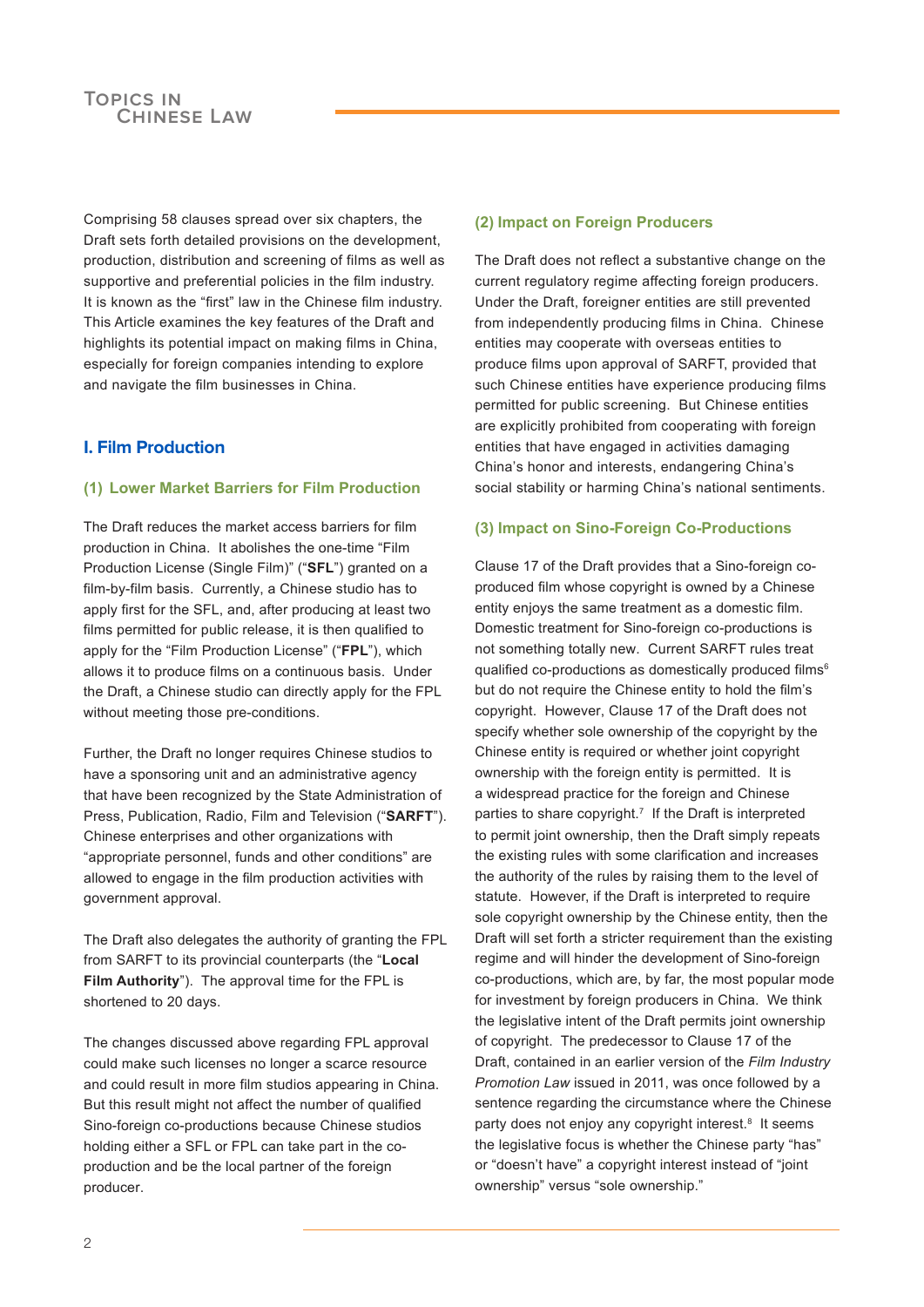

#### **(4) Impact on Foreign Film Quota System**

The Draft does not touch the quota system limiting the number of foreign film imports. It might intentionally neglect this topic because the scope of law under the Draft does not cover film import and export. However, even if the quota system may be amended or abolished by other legislation, it is still restricted by Clause 32 of the Draft, which reiterates the current regulation<sup>9</sup> and provides that domestic films must comprise at least twothirds (2/3) of the total screening time of each movie theater. This would set a *de facto* quota for foreign films as they will be limited to at most one third (1/3) of all screen time.

#### **II. Film Censorship and Release**

#### **(1) Relaxation of Censorship System**

Content censorship is a major issue for the film industry and has been blamed for limiting growth of the film industry. Western studios always find it difficult and time-consuming to develop a script that appeals both to Chinese censors and to the country's cinema-goers. Both imported films and co-productions are subject to censorship whims of the Chinese government. Although the Draft still requires a finished film to clear censorship, it has relaxed the current censorship system for screenplays. A film with a "general theme" is no longer subject to screenplay review. It is merely required to file the synopsis with SARFT or the Local Film Authority. Thus, the shooting of a film with a general theme need not wait for censorship approval, which can otherwise delay the shooting period and result in inefficiencies. However, a film with a "special theme" is still subject to screenplay review. The Draft does not elaborate what "special themes" are or what makes a theme "special," but such themes would be expected to include politically and religiously sensitive ones.

The Draft requires the relevant government authority, for the first time, to clarify censorship rules by formulating "concrete film examination standards" and making those standards open to the public. In the past, film censorship standards were criticized for being opaque and nonpublic. Although the Chinese government previously released a list of subject matter prohibited from film distribution, it is still often difficult to predict what will be

censored. The Draft's new requirements should help clarify the standards for censorship. Clearer censorship principles will be easier for international filmmakers to comply with and should help filmmakers assess the relevant risks. In addition, under the Draft's proposals, the censorship process would be subject to a more objective "expert opinion." Filmmakers would also be permitted to object to initial expert opinions and call for further expert review. In the recent NPC session in March 2016, in answer to the reporter's questions on the Draft, the NPC spokesman emphasized the government's determination to improve the censorship system and stated, "*We are all concerned about the film censorship. One important basic consensus is that the film censorship must be open and transparent.*" 10

The Draft's proposed changes with respect to censorship are a response to mounting pressure on the Chinese government to reform the censorship system. Nevertheless, whether the government can really loosen censorship standards and its control on film content in practice remains to be seen, considering that films have long been an important propaganda tool to promote socialist values.

#### **(2) Simplified Approval for Public Release Licenses**

Under current rules, no film can be publicly screened or exhibited in China without a Public Release License. This includes foreign films imported into China for release. The Draft maintains this rule and also further clarifies that films that have not received a Public Release License may also not be broadcast over the information network, including Internet, telecom networks and broadcast television. This clarification could indicate a trend of stronger enforcement to ban distribution of unlicensed content via Internet. The Draft also increases punishment for violations. The exhibition of films without a Public Release License can be fined as high as 20 times the amount of illegal gains, while the highest fine under current rules is 10 times the amount of illegal gains.

While the Draft restricts exhibition of unlicensed content, it also accelerates the license approval process by delegating authority for granting the Public Release License from the SARFT to either SARFT or the Local Film Authority and reduces the approval timeline to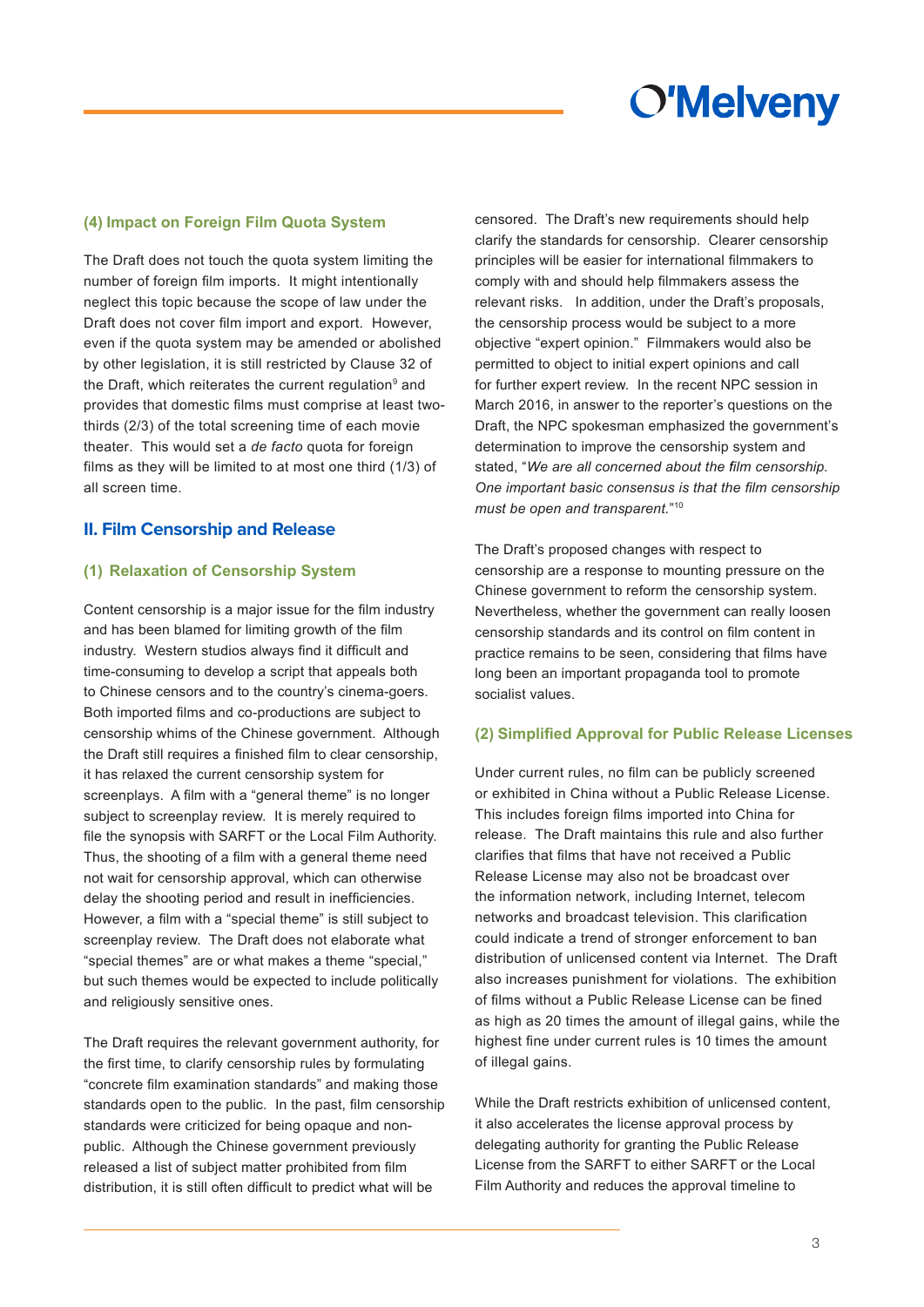30 days. These policies should simplify the license approval and allow films to get to market more quickly, even for foreign producers.

## **(3) Punishment of Box Office Fraud**

The Draft strengthens box office management and intends to eliminate box office fraud. It requires a computerized ticketing system to be installed in all theaters in accordance with national standards, and box office sales must not be concealed or wrongly portrayed. If a theater calculates box office receipts fraudulantly, a fine of RMB50,000 to RMB500,000 will be imposed and the theater's license will be revoked. These provisions will reduce unfair competition among film producers and increase transparency of the industry.

Recently, SARFT has undertaken stricter supervision of box office fraud. In March 2016, SARFT begun investigations on the alleged box office fraud of *Ip Man 3*. Not only the cinemas but also the film producers and distributors of *Ip Man 3* were accused of illicit conduct. SARFT expressed that they will nullify box office returns and punish the cinemas, distributors and film producers involved in the fraud.<sup>11</sup>

# **III. Film Industry Promotion Policies**

#### **(1) Incentives to Boost the Film Industry**

Under the Draft, the government will implement a series of incentives in financing, taxation, investment and land utilization to encourage enterprises and individuals to enter and grow the film industry. Although these incentives are just conceptual quidelines in nature. they have set a foundation for relevant governmental departments to issue more detailed rules and regulations. With these guidelines issued, it should be only a matter of time before a supporting mechanism to implement the guidelines will be created.

Below are examples of the conceptual guidelines for incentives:

- Implement preferential tax policies to support film development.
- Encourage Chinese entities to invest in overseas co-productions by facilitating their foreign exchange

needs and simplifying their foreign exchange administrative procedures.

- Encourage financial institutions to provide financing services for engaging in film activities and improving film facilities, and to conduct pledge businesses for film-related intellectual property.
- Require financial institutions to set reasonable tenor and interest rates for loans extended for film production.
- Encourage insurance companies to develop suitable insurance products.
- Encourage financing guarantee institutions to provide financial guarantee services in the film industry and mitigate the risks through re-guarantees and coguarantees. 12
- Satisfy land needs for building new movie theaters and encourage renovation of existing movie theaters.
- Offer special film funding provided by the State.

#### **(2) Protection of Film IP Rights**

The Draft is expected to "ensure the freedom of creating films." The legislature has realized the importance of robust intellectual property ("**IP**") rights to the film industry. The Draft emphasizes that IP rights relating to films are protected by the law and are not be infringed by anyone. The IP law enforcement agencies at the county level or higher are required to adopt measures to protect IP rights related to films and to punish activities infringing those rights. These requirements should provide some comfort to foreign producers who fear infringement of their IP rights in China.

Please note that "film" as defined under the Draft is work that is screened to the public. If a film is not screened to the public, then it might not be eligible for the IP protections set forth in the Draft. However, such a film might enjoy the IP protections afforded by other regulations. For instance, the film definition under the PRC Copyright Law does not contain any public screening requirement. Hence, such film works may still be protected by PRC Copyright Law.

In conclusion, the Draft makes meaningful progress with respect to the current film regulation regime. However, we have not yet seen fundamental changes to the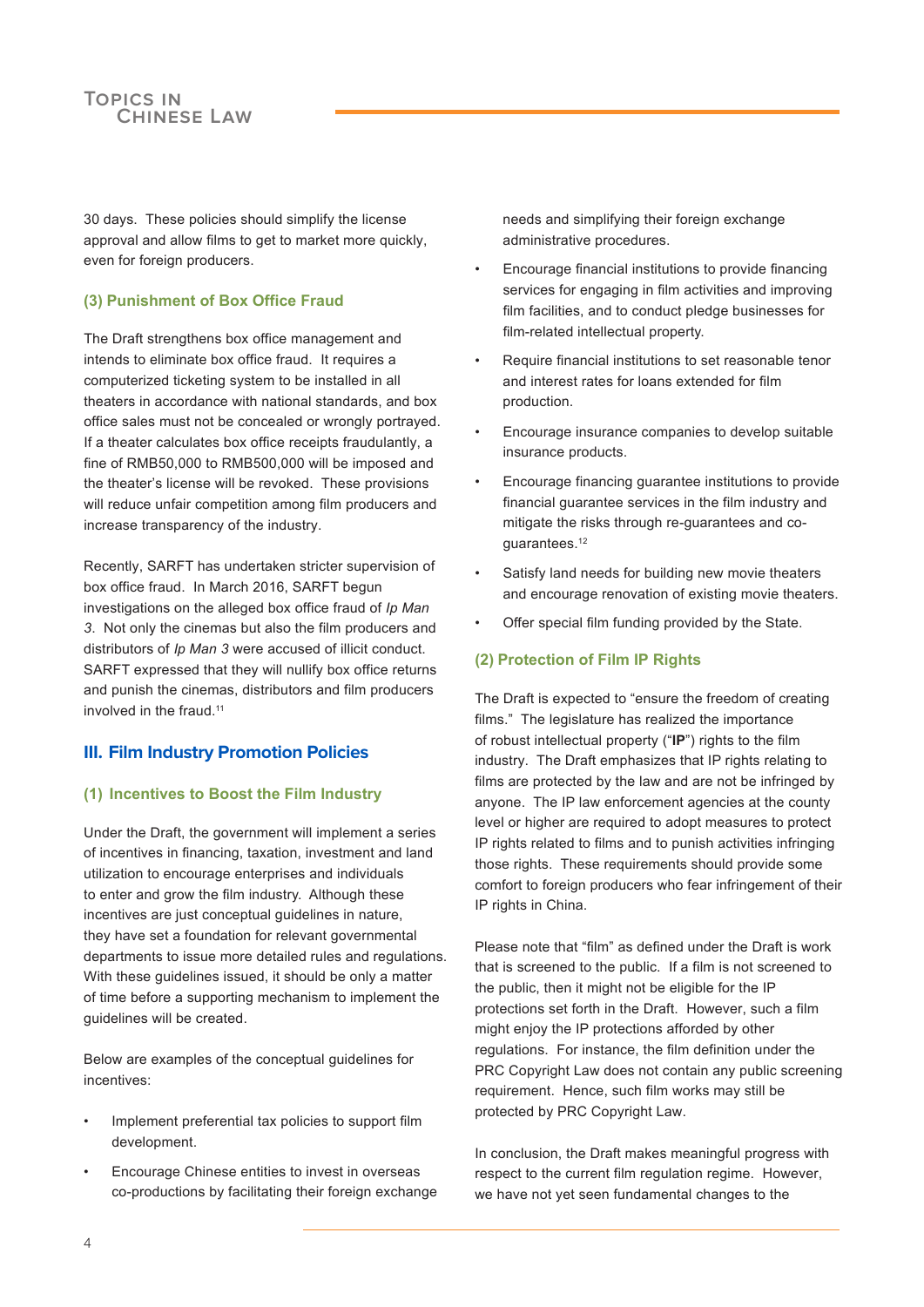# **O'Melveny**

existing regulatory framework, particularly relating to the regulations governing foreign investors. There is no indication in the Draft that either the import quotas stopping foreign films from entering into China or the restrictions on foreign investment in film production and distribution will be relaxed any time soon. This is understandable because the recent Foreign Investment Catalogue still places film production under the "restricted" band and film distribution under the "prohibited" band. In any event, in light of the bureaucracy and complexity of China's film regulation regime, the Draft makes a significant endeavor to lower barriers for film production, clarify censorship standards and promote growth of the film industry. It sends a strong signal that China will continue to encourage its film business. We believe the Draft will have a positive effect on the China film industry and progress China's film industry to the next level.

# **Endnotes:**

- 1. *See* "Global Box Office Hits Record \$36.4 Billion Fueled by China", *[available here](http://variety.com/2015/film/news/global-box-office-hits-record-36-4-billion-fuelled-by-china-1201450618/)*, and "China Box Office Grows by 50% in First Quarter", *available here*,
- 2. See "Transformers 4 Is The First Film To Make \$1 Billion In 2014", *available here*.
- 3. [See "Pacific Rim](http://www.slashfilm.com/pacific-rim-grossed-more-worldwide-than-any-other-live-action-original-film-this-year/) Grossed More Worldwide Than Any Other Live-Action Original Film This Year", *available here*.
- 4. This long-awaited law had started since 2003 but dragged on for decades. The recent quick move of the legislation is driven by the robust development of the film industry and growth of China's box office revenues over the last few years, but there is still strong disagreement among legislators on certain issues in the Draft.
- 5. See "电影[产业促进法明年望](http://finance.sina.com.cn/chanjing/cyxw/20151104/114223674440.shtml)落地" (Translation: Film Industry Promotion Law is expected to be passed next year), *available here*.
- 6. According to Article 1 of the *Administrative Provisions of the Employment of Overseas Major Crew Personnel to Participate in the Taking of Domestically-produced Films* ("聘用境外主创人员 参与摄制国产影片管理规定"). issued by SARFT in 2001, "domestically produced film" includes the coproduced films (excluding assisted production and commissioned production).
- 7. Some film co-production bilateral treaties between China and other countries, such as the China-France Co-production Treaty in 2010 and the China-UK Co-production Treaty in 2014, explicitly permit the intellectual property rights of the co-produced films to be jointly owned by both Chinese and foreign entities.
- 8. Article 18 of the *Film Industry Promotion Law (Draft)* issued in 2011 provided that "where [domestic](http://www.iduobo.com/2016/03/04/fu-ying-actor-jurisprudence-gambling-banned-for-life-if-the-draft-law-is-not-a-movie-column-73613.html) enterprise does not enjoy the copyright of the film, all of the negative, working print or copy of the film shall be shipped out of the Chinese territory." This sentenc[e has been deleted](http://www.hollywoodreporter.com/news/china-box-office-ip-man-873060) in the current Draft.
- 9. See Article 44 of the *Film Administration Regulation* (电影管理条例) issued by the State Council in 2001.
- 10. "Fu Ying: Actor Jurisprudence gambling banned for life if the draft law is not a movie column", *available here*.
- 11. "China Box Office: 'Ip Man 3' Opens to \$75M Amid Fraud Allegations, 'The Mermaid' First to Cross \$500M", *available here*.
- 12. Although the Draft only states "financial guarantee institutions" and does not explicitly refer to the completion guarantors, the policy trend has already attracted the completion guarantors to enter the China market. The world leading completion guarantor company Film Finances Inc. ("**FFI**") plans to facilitate modern film financing in China and has recently set up its office in the Shanghai Free Trade Zone. FFI believes the completion guarantees they offer -- which do not currently exist in China -- will minimize the risks to film financers and assure a film's timely delivery.